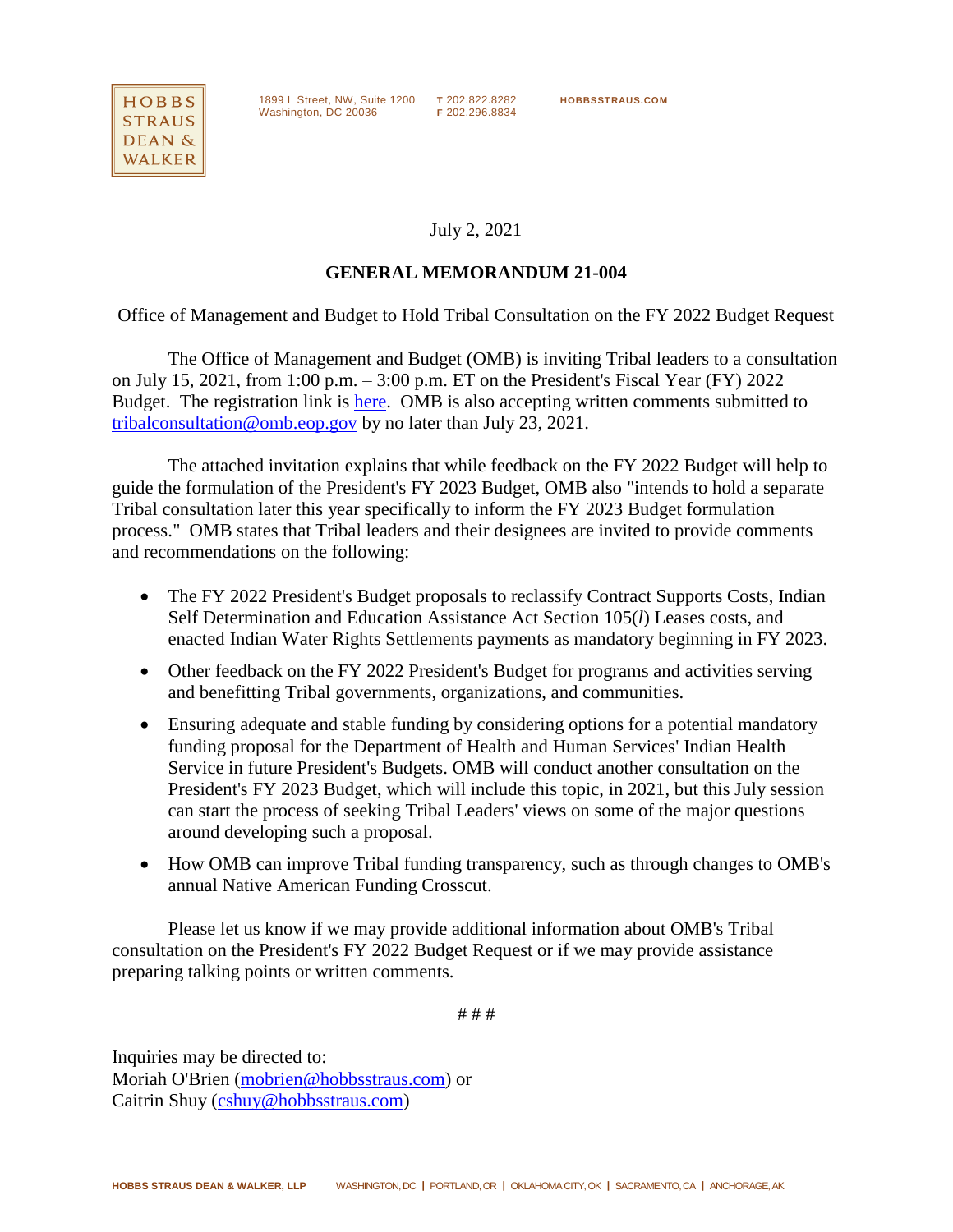

## EXECUTIVE OFFICE OF THE PRESIDENT OFFICE OF MANAGEMENT AND BUDGET WASHINGTON, D.C. 20503

July 1, 2021

Via Email

Dear Tribal Leaders,

On behalf of the Office of Management and Budget (OMB), I am writing to invite you to a Tribal consultation to provide your feedback on the [President's Fiscal Year \(FY\)](https://www.whitehouse.gov/omb/budget/)  [2022 Budget.](https://www.whitehouse.gov/omb/budget/) While your feedback on the FY 2022 Budget will help to guide the formulation of the President's FY 2023 Budget, please note that OMB intends to hold a separate Tribal consultation later this year specifically to inform the FY 2023 Budget formulation process.

This Tribal consultation on the President's FY 2022 Budget will be held via teleconference on:

• **Thursday, July 15, 2021 (1:00 p.m. – 3:00 p.m. ET)** o Registration link: [https://ems9.intellor.com?do=register&t=1&p=902398](https://ems9.intellor.com/?do=register&t=1&p=902398)

Tribal leaders and their designees are invited to provide comments and recommendations on the following:

- The FY 2022 President's Budget proposals to reclassify Contract Supports Costs, Indian Self Determination and Education Assistance Act Section 105(l) Leases costs, and enacted Indian Water Rights Settlements payments as mandatory beginning in FY 2023.
- Other feedback on the FY 2022 President's Budget for programs and activities serving and benefitting Tribal governments, organizations, and communities.
- Ensuring adequate and stable funding by considering options for a potential mandatory funding proposal for the Department of Health and Human Services' Indian Health Service in future President's Budgets. OMB will conduct another consultation on the President's FY 2023 Budget, which will include this topic, in 2021, but this July session can start the process of seeking Tribal Leaders' views on some of the major questions around developing such a proposal.
- How OMB can improve Tribal funding transparency, such as through changes to OMB's annual Native American Funding Crosscut.

Please note that these Tribal consultations are not for press purposes.

When registering for the teleconference via the link above, you will be asked to provide your name, email, title and Tribal leadership position, and Tribal affiliation. You will receive the call-in number and a unique participant code following registration. Due to a limited number of available conference lines, we respectfully request that no more than two Tribal leaders from each Tribal government register to attend the session.